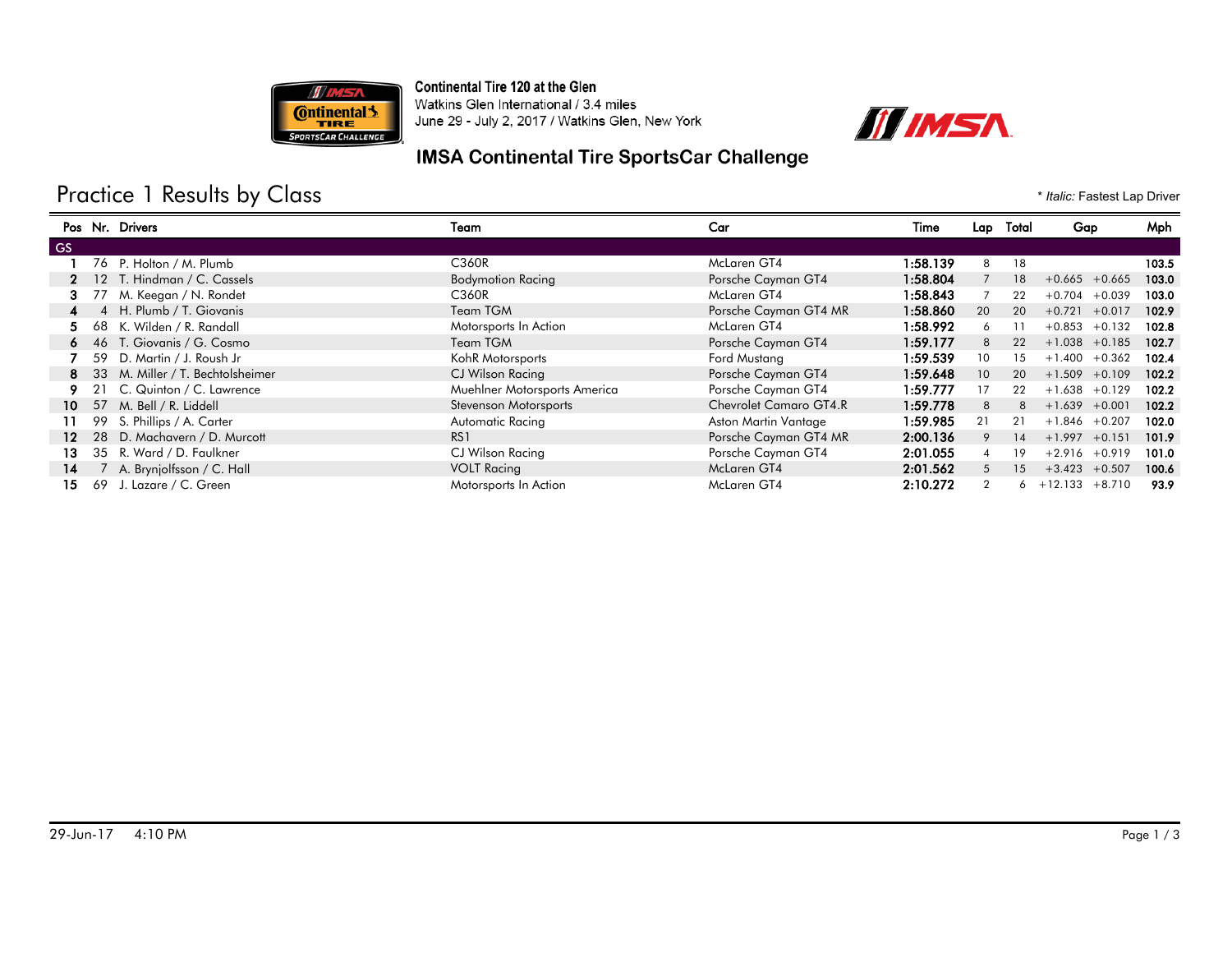

Continental Tire 120 at the Glen Watkins Glen International / 3.4 miles

June 29 - July 2, 2017 / Watkins Glen, New York



### **IMSA Continental Tire SportsCar Challenge**

# Practice 1 Results by Class **Fig. 1** *Italic: Fastest Lap Driver* \* *Italic: Fastest Lap Driver*

|           |    | Pos Nr. Drivers              | Team                          | Car             | Time     | Lap             | Total | Gap                  | Mph  |
|-----------|----|------------------------------|-------------------------------|-----------------|----------|-----------------|-------|----------------------|------|
| <b>ST</b> |    |                              |                               |                 |          |                 |       |                      |      |
|           |    | 73 D. Jones / M. Pombo       | MINI JCW Team                 | <b>MINI JCW</b> | 2:06.937 | 3               | 9     |                      | 96.4 |
|           |    | 25 C. McCumbee / S. McAleer  | Freedom Autosport             | Mazda MX-5      | 2:07.506 | 14              | 15    | $+0.569$<br>$+0.569$ | 96.0 |
|           | 56 | J. Mosing / E. Foss          | Murillo Racing                | Porsche Cayman  | 2:07.617 | 14              | 16    | $+0.680 +0.111$      | 95.9 |
|           |    | S. Pumpelly / N. Galante     | RS <sub>1</sub>               | Porsche Cayman  | 2:07.653 | 21              | 21    | $+0.716 + 0.036$     | 95.8 |
| 5.        |    | 44 S. Cattaneo / O. Trinkler | <b>CRG-I Do Borrow</b>        | Nissan Altima   | 2:07.997 | $\overline{4}$  | 18    | $+1.060 + 0.344$     | 95.6 |
|           | 26 | A. Carbonell / L. Dwyer      | Freedom Autosport             | Mazda MX-5      | 2:08.168 | 6               | 11    | $+1.231 + 0.171$     | 95.5 |
|           | 37 | M. LaMarra / J. Vance        | MINI JCW Team                 | <b>MINI JCW</b> | 2:08.186 | $\overline{4}$  | 15    | $+1.249 + 0.018$     | 95.5 |
| 8.        |    | B. Casey Jr / M. Fassnacht   | Freedom Autosport             | Mazda MX-5      | 2:08.542 |                 | 10    | $+1.605 + 0.356$     | 95.1 |
|           | 31 | D. Jones / D. Kemper         | <b>Bodymotion Racing</b>      | Porsche Cayman  | 2:08.602 | 18              | 18    | $+1.665 +0.060$      | 95.1 |
| 10        |    | 34 C. Szymczak / C. Stone    | Murillo Racing                | Mazda MX-5      | 2:08.721 | 9               | 18    | $+1.784 + 0.119$     | 95.0 |
| 11        |    | 84 J. Clay / T. Cooke        | BimmerWorld Racing            | <b>BMW 328i</b> | 2:08.874 | 9               | 16    | $+1.937 +0.153$      | 94.9 |
| 12.       |    | 81 A. Balogh / G. Liefooghe  | BimmerWorld Racing            | <b>BMW 328i</b> | 2:08.899 | 10 <sup>°</sup> | 15    | $+1.962 + 0.025$     | 94.9 |
| 13        |    | 18 C. Bloum / A. Straus      | RS <sub>1</sub>               | Porsche Cayman  | 2:09.445 | 5               | 16    | $+2.508$ +0.546      | 94.5 |
| 14        | 65 | B. Mosing / T. Probert       | Murillo Racing                | Porsche Cayman  | 2:09.483 | 16              | 18    | $+2.546 + 0.038$     | 94.5 |
| 15        |    | 36 M. Dicken / C. Lewis      | Strategic Wealth Racing       | Porsche Cayman  | 2:09.594 | $\overline{4}$  | 20    | $+2.657 +0.111$      | 94.4 |
| 16.       | 63 | D. Askew / A. Povoledo       | Kensai / DXDT Racing          | Porsche Cayman  | 2:09.830 | 4               | 6     | $+2.893 +0.236$      | 94.2 |
| 17        |    | 54 M. Johnson / S. Simpson   | <b>JDC-Miller Motorsports</b> | <b>BMW 228i</b> | 2:10.181 | 9               | 13    | $+3.244 + 0.351$     | 94.0 |
| 18        |    | 52 J. Salinsky / M. Pombo    | MINI JCW Team                 | <b>MINI JCW</b> | 2:10.199 | 11              | 16    | $+3.262 + 0.018$     | 94.0 |
| 19        |    | 66 J. Riley / A. Riley       | <b>Riley Racing</b>           | Mazda MX-5      | 2:11.202 |                 | 11    | $+4.265$ +1.003      | 93.2 |
| 20        |    | 47 A. Isman / A. Lauziere    | Team Octane                   | <b>MINI JCW</b> | 2:14.085 | 6               | 13    | $+7.148$ +2.883      | 91.2 |
| 21        |    | 75 R. Block / P. Kleinubing  | C360R                         | Audi S3         |          |                 |       |                      |      |